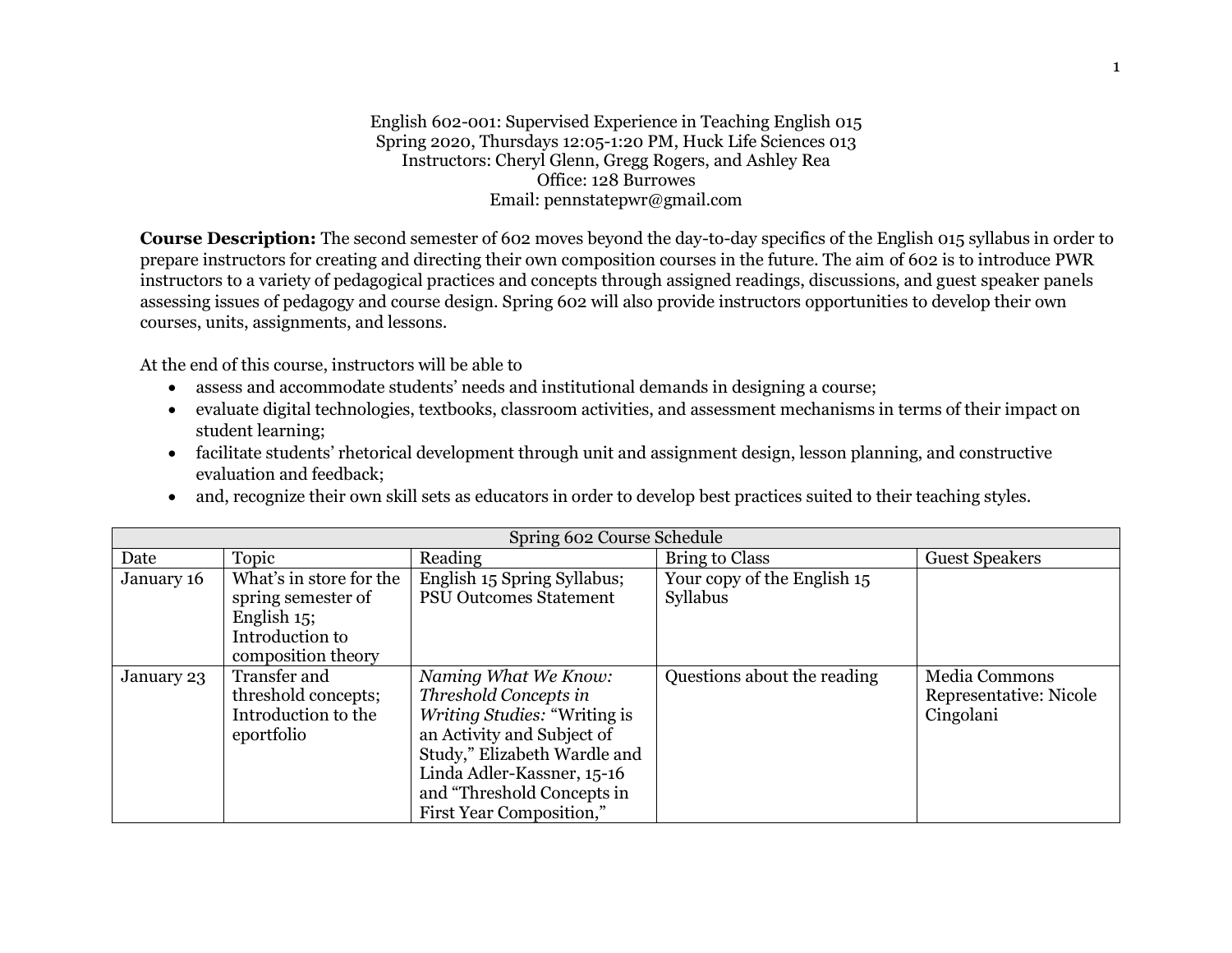|                    |                                                                      | Doug Downs and Lianne<br>Robertson, 105-121                                                                                                                                                                                              |                                  |                                                                                                                                                    |
|--------------------|----------------------------------------------------------------------|------------------------------------------------------------------------------------------------------------------------------------------------------------------------------------------------------------------------------------------|----------------------------------|----------------------------------------------------------------------------------------------------------------------------------------------------|
| January 30         | <b>Facilitating student</b><br>engagement                            | The Meaningful Writing<br><i>Project:</i> "The Meaning,"<br>Michele Eodice, Anne Geller,<br>and Neal Leaner, 3-8 and<br>"Some Conclusions," 130-140;<br>Teaching with Tenderness:<br>"Thatched Roof, No Walls,"<br>Becky Thompson, 27-38 | Questions about the reading      |                                                                                                                                                    |
| February 6         | Lesson planning for<br>the evaluation<br>argument unit:<br>Weeks 5-6 | Passages under "Reading<br>Due" for Week 5-6 on English<br>15 syllabus                                                                                                                                                                   | Your copy of English 15 syllabus |                                                                                                                                                    |
| February 13        | Lesson planning for<br>the evaluation<br>argument unit:<br>Weeks 7-8 | Passages under "Reading<br>Due" for Week 7-8 on English<br>15 syllabus                                                                                                                                                                   | Your copy of English 15 syllabus |                                                                                                                                                    |
| February 20        | Responding to<br>language variety and<br>multilingual writers        | "Students' Right to Their Own<br>Language: A Retrospective,"<br>Geneva Smitherman, 21-27;<br>"It's Beautiful': Language<br>Difference as a New Norm in<br>College Writing Instruction,"<br>Brian Ray, 88-94                              | Questions for the panelists      | <b>Multilingual Writers</b><br><b>Research Group</b><br>Panelists: TBA                                                                             |
| February 27        | Assessment practices<br>in composition                               | "Toward Writing as Social<br>Justice: An Idea Whose Time<br>Has Come," Mya Poe and<br>Asao Inoue, 119-126                                                                                                                                | Questions about the reading      | <b>Assessment Panelists:</b><br><b>TBA</b>                                                                                                         |
| March <sub>5</sub> | Multimodal<br>composition and<br>teaching with<br>technology         | "Technology and Literacy: A<br>Story about the Perils of Not<br>Paying Attention," Cynthia<br>Selfe, 411-435                                                                                                                             | Questions about the reading      | <b>Teaching with</b><br><b>Technology Certificate</b><br>and Digital English<br>Studio guest speakers:<br>Leslie Mateer and John<br>Seabloom-Dunne |
| March 12           | <b>Spring Break!</b>                                                 |                                                                                                                                                                                                                                          |                                  |                                                                                                                                                    |